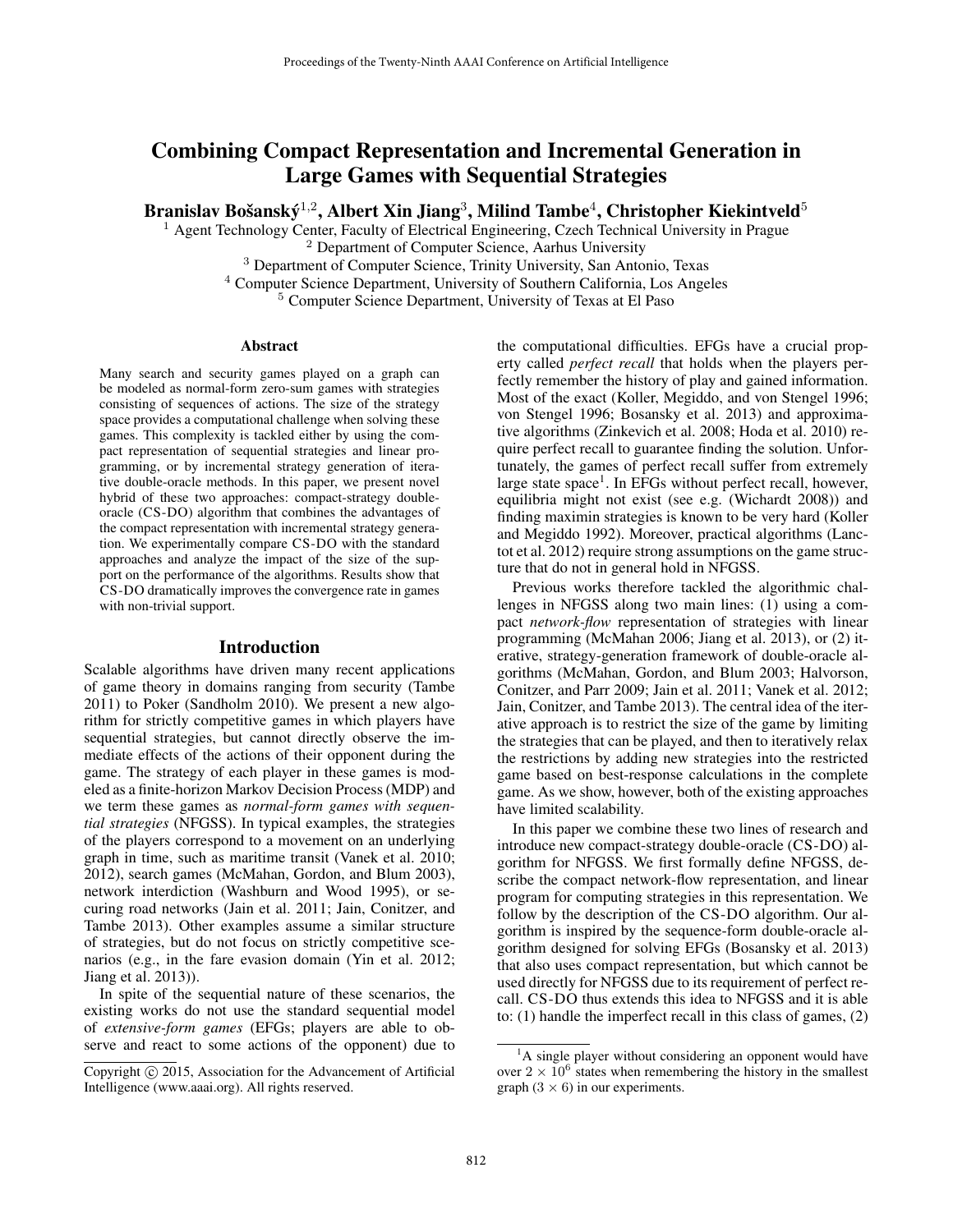operate with a more general structure of the utility values that appear in NFGSS, and (3) use a more fine-grained expansion of the restricted game. Afterwards we turn to the experimental evaluation of CS-DO, where two previous lines of work act as the baseline approaches. The results show that CS-DO provides significant computation time improvements and allows us to scale to much larger instances of games. Moreover, we offer novel insights into the performance of the double-oracle algorithms by (1) directly comparing two substantially different approaches of expanding the restricted game, and (2) by demonstrating a strong correlation between the size of the support in the complete game and the relative performance of iterative algorithms.

## Technical Background

This section describes the key components of normal-form games with sequential strategies (NFGSS). We focus on two-player zero-sum games, where  $N = \{1, 2\}$  is a set of players; we use index i to denote one of the players,  $-i$  is the opponent of player  $i$ . To solve a game we must find a strategy profile (i.e., a strategy for each of the players) that satisfies the conditions of a solution concept. Here we use the *Nash equilibrium* (NE) solution concept that describes behavior of agents under the assumption of rationality.

In normal-form games the *pure strategies* are associated with actions that the players can take in the game. A *mixed strategy* is a probability distribution over the set of all pure strategies of a player and we denote by  $\Delta$  the set of all pairs of mixed strategies for both players. For any pair of strategies  $\delta \in \Delta$  we denote utility  $U(\delta) = U(\delta_1, \delta_2)$  to be the expected outcome for player 1 that tries to maximize this utility, while player 2 minimizes it. A best response of player 1 to the strategy of the opponent  $\delta_2$  is a strategy  $\delta_1^{BR}$  for which  $U(\delta_1^{BR}, \delta_2) \geq U(\delta_1', \delta_2)$  for all strategies  $\delta_1' \in \Delta_1$ . Best response is defined similarly for player 2. A strategy profile  $\delta^* = (\delta_1^*, \delta_2^*)$  is a NE if for each player i it holds that the strategy  $\bar{\delta}_i^*$  is a best response to the strategy of the opponent. A game can have multiple NE, but all of them have the same expected utility for the players, called the *value of the game* and denoted by  $V^*$ .

#### Normal-Form Games with Sequential Strategies

In NFGSS, the strategy space of a player formally corresponds to a finite-horizon, acyclic Markov decision process (MDP). Each player follows a different MDP that represent her observable states (we use lower index to indicate the player). We denote  $S_i$  to be the set of all states in MDP,  $A_i$  to be the set of actions in the MDP of player i (called *marginal actions*). We also use  $A_i$  as a function to refer to a subset of actions applicable in particular state  $s \in S_i$ as  $A_i(s) \subseteq A_i$ . We allow stochastic transitions in MDPs;  $T: S_i \times A_i \times S_i \rightarrow \mathbb{R}$  is the function that defines the transition probabilities. In NFGSS, a pure strategy is a selection of an action to play in each state of the MDP, and a mixed strategy is a probability distribution over pure strategies.

We define the utility function in NFGSS by following the approach present in literature (e.g., see (McMahan 2006; McMahan and Gordon 2007; Jiang et al. 2013)) and assume that each combination of actions  $(a_i, a_{-i})$  applicable

in some states  $s_i$  and  $s_{-i}$  can have assigned a utility value (further termed as *marginal utilities*). We denote this utility value as  $U((s_i, a_i), (s_{-i}, a_{-i}))$ . The overall expected outcome of the game can be then linearly composed from the utility values assigned to combinations of marginal actions. Formally, for a mixed strategy profile  $\delta = (\delta_i, \delta_{-i})$  we set:

$$
U(\delta_1, \delta_2) = \sum_{S_1 \times A_1} \sum_{S_2 \times A_2} \delta_1(s_1, a_1) \delta_2(s_2, a_2) \cdot U((s_1, a_1), (s_2, a_2))
$$
\n(1)

where  $\delta_i(s_i, a_i)$  represents the probability that state  $s_i$  is reached and then action  $a_i$  is played in this state when player *i* follows mixed strategy  $\delta_i$ . This assumption is sometimes called a *separability condition* (Jiang et al. 2013).

Compact Representation of Strategies A separable utility function allows the mixed strategies to be compactly represented as a network flow (McMahan 2006; Yin et al. 2012; Jiang et al. 2013). We use  $x : S_1 \times A_1 \rightarrow \mathbb{R}$  to represent the *marginal probability* of an action being played in a mixed strategy of player 1,  $X$  denotes the set of all possible network-flow strategies (we use  $y$  and  $Y$  for player 2). We also use  $x(s_1)$  to refer to the probability that the state would be reached following this strategy. Formally, this probability is calculated as the sum of marginal probabilities incoming to state  $s_1$  and it must be equal to the sum of the marginal probabilities assigned to the actions played in this state:

$$
x(s_1) = \sum_{s'_1 \in S_1} \sum_{a'_1 \in A(s'_1)} x(s'_1, a'_1) \cdot T(s'_1, a'_1, s_1) =
$$
  
= 
$$
\sum_{a_1 \in A(s_1)} x(s_1, a_1) \quad \forall s_1 \in S_1 \quad (2)
$$
  

$$
0 \le x(s_1, a_1) \le 1 \quad \forall (s_1, a_1) \in S_1 \times A(s_1) \quad (3)
$$

We assume that each MDP has a starting root state, denoted  $s_1^r$  for player 1, with probability  $x(s_1^r) = 1$ .

Solving the Game We compute a pair of equilibrium strategies  $x^*$ ,  $y^*$  using a linear program (LP) that is similar to sequence-form LP (Koller, Megiddo, and von Stengel 1996; von Stengel 1996). Let  $v_{s_2}$  be the expected utility value that can be achieved from state  $s_2$  for player 2. In equilibrium strategies, both players have the same expected value in their root states (i.e., in  $v_{s_1}$  and  $v_{s_2}$ ) equal to the value of the game  $V^*$ . In NE, player 2 is playing the best response by selecting such action  $a_2$  in state  $s_2$  that the expected utility value of the state  $v_{s_2}$  is minimal. Therefore, the expected utility  $v_{s_2}$  is smaller than or equal to the expected value for each state-action combination  $(s_2, a_2)$  that consists of immediate expected utility of this action and the expected utility of the succeeding states  $s'_2$ , weighted by the probability that this state would be reached  $T(s_2, a_2, s_2')$ :

$$
\max_{x \in X} v_{s_2^r} \tag{4}
$$
\n
$$
v_{s_2} \leq \sum_{s_1, a_1 \in S_1 \times A_1} x(s_1, a_1) \cdot U((s_1, a_1), (s_2, a_2)) +
$$
\n
$$
\sum_{s_2' \in S_2} v_{s_2'} T(s_2, a_2, s_2') \quad \forall (s_2, a_2) \in S_2 \times A(s_2) \tag{5}
$$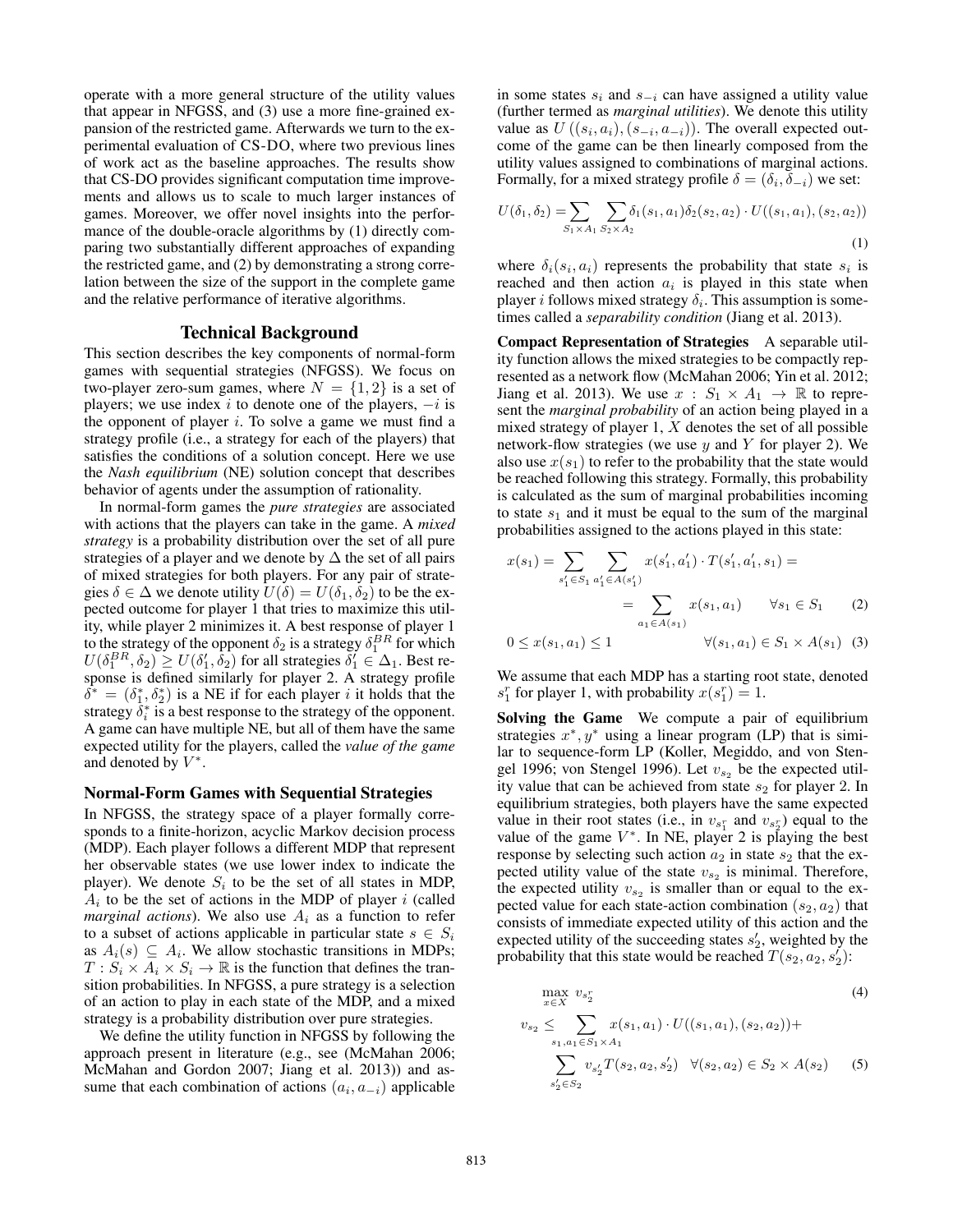where x satisfies network-flow constraints  $(2)-(3)$ . A similar program can be constructed for player 2 with a minimizing objective and reversing the inequality in constraint (5).

# Compact-Strategy Double-Oracle Algorithm

This section describes the compact-strategy double-oracle (CS-DO) algorithm. We first give an overview of the algorithm, following by the detailed description of each of the main components.

Our algorithm builds on the double-oracle algorithm (McMahan, Gordon, and Blum 2003; Vanek et al. 2010; Jain et al. 2011; Jain, Conitzer, and Tambe 2013) that repeats three steps until convergence: (1) create a *restricted game* by limiting the set of pure strategies that each player is allowed to play, (2) compute a pair of Nash equilibrium strategies in this restricted game, and (3) compute a best response strategy for each player against the current equilibrium strategy of the opponent. The best response may be *any* pure strategy in the unrestricted game. This strategy is added to the restricted game and may be a part of the solution in the next iteration. The algorithm terminates if neither of the best responses to the equilibrium strategies improve over the value of the equilibrium strategies in the restricted game.

CS-DO does not use the pure strategies. Instead, the main idea is to (1) create the restricted game by restricting the players to play a specific implicit *default strategy* in each node of their respective MDPs; (2) solve this restricted game using the LP described in the previous section, and (3) gradually relax this restriction by allowing new marginal actions to be played for specific states of MDPs.

There are several notable differences between CS-DO and the most related algorithm (Bosansky et al. 2013) that makes the methods for creating, expanding, and maintaining valid restricted game more complex. First, CS-DO expands two separate MDPs instead of a single EFG game tree. Second, the utility value is defined for any pair of marginal actions in NFGSS instead of only for the terminal states in EFGs. Third, states in MDPs do not encode the complete history and the assumption of perfect recall does not hold for strategies in NFGSS. Finally, CS-DO allows a more finegrained expansion of the restricted game, where the bestresponse algorithms can suggest only a single marginal action to add to the restricted game.

## Restricted Game

We use an example MDP to illustrate the methods for the restricted game (see Figure 1). For brevity, we use a deterministic MDP, however, all formulas and ideas hold for the stochastic transitions as well.

The restricted game in CS-DO is determined by the sets of states  $S_i^R \subseteq S_i$  and actions  $A_i^R \subseteq A_i$  for each player (we omit player index when not needed). We say that state  $s$  is *included* in the restricted game iff  $s \in S^R$  (states  $t_1-t_5$  and one terminal state in the example); we say that an included state is *expanded* iff either there is some action playable in this state in the restricted game (i.e.,  $A^R(s) \neq \emptyset$ ; states  $t_1,t_2$ , and  $t<sub>5</sub>$  in the example), or this state is terminal in the original MDP (state after playing  $b_{10}$  in the example). Finally,



Figure 1: An example of a partially expanded deterministic MDP representing a player's strategy. Solid nodes and edges represent the states and actions included in the restricted game, the dashed ones are not included in the restricted game.

we say that action  $a \in A^R$  is *fully expanded* iff all the succeeding states that can be immediately reached by playing this action (i.e.,  $s' \in S$  s.t.  $T(s, a, s') > 0$ ) are expanded in the restricted game (actions  $b_1$ ,  $b_4$ , and  $b_{10}$ ). The remaining actions in the restricted game are not fully expanded (actions  $b_2$  and  $b_3$ ).

The CS-DO algorithm assumes a default strategy to be played in nodes that are not included, or not expanded in the restricted game (e.g, choosing the leftmost action in the example). Formally, the default strategy is a mixed strategy<sup>2</sup>  $\delta_i^{\text{DEF}} \in \Delta_i$ . As new states and actions are added into the restricted game, the player can choose a strategy that differs from the default strategy and that consists of actions added to the restricted game. The algorithm assumes that whenever action  $\alpha$  is added into the restricted game, all immediate successor states are also added into the restricted game.

Finally, we use  $\bar{x}$  (or  $\bar{y}$  for player 2) to represent the *extended strategy* in the complete game, which is created by extending the strategy  $x$  from the restricted game with the default strategy. Depending on which states and actions are included in the restricted game, we put  $\overline{x}(s, a)$  equal to:

- 0, if state *s* is expanded, but action *a* is not in  $A_1^R(s)$
- $x(s, a)$ , if state s is expanded and action a is in  $A_1^R(s)$
- $\overline{x}(s) \cdot \delta_1^{\text{DEF}}((s, a)|s)$  otherwise, where the marginal probability is calculated as a product of probability that this state would be reached from its predecessors  $\overline{x}(s)$ , and the probability distribution over actions in this state according to the default strategy calculated as a conditional probability  $\delta_1^{\text{DEF}}((s, a)|s)$ .

Maintaining a Valid Restricted Game The algorithm needs to ensure that the strategy in the restricted game can always be extended into a well-formed strategy in the complete game – i.e., to keep the restricted game valid. However, naïvely adding new actions and states into the restricted game can make the extended strategies malformed, causing the double-oracle algorithm to converge to an incorrect result. This is due to the imperfect recall, since one state can be reached using different combinations of actions.

 $2$ This strategy can be any arbitrary but fixed mixed strategy. We use a pure default strategy that selects the first action according to an arbitrary but fixed ordering of  $A(s)$ .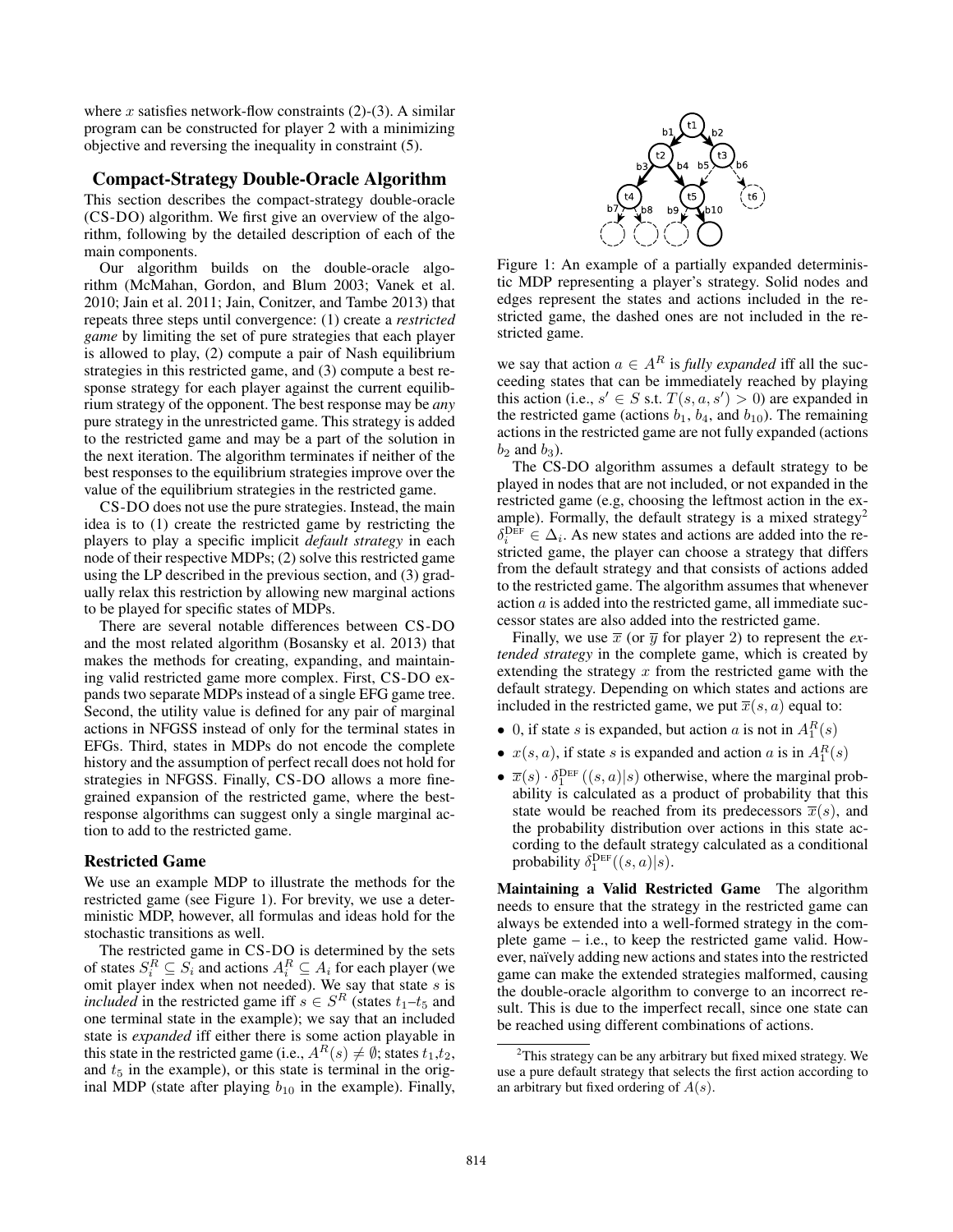An example situation is depicted in Figure 1 (choosing the leftmost action is the default strategy), where the extended strategy violates the network-flow constraints in state  $t_5$ . According to the LP of the restricted game, the marginal probability of action  $b_{10}$  equals to the marginal probability of action  $b_4$ . However, the overall incoming probability into the state  $t_5$  is equal to  $b_4 + b_2$  in the extended strategy due to playing the default strategy in state  $t_3$ .

The algorithm prevents these situations and whenever a new state s is added into the restricted game, the algorithm checks: (1) whether this state can be reached by following the default strategy from a different state  $s'$  that is already included, but not yet expanded in the restricted game, and (2) if this state  $s$  is not expanded in the restricted game yet, whether it is possible to reach some different state  $s''$  that is already included in the restricted game by following the default strategy from s. If such a sequence of actions and state  $s'$  or  $s''$  is detected, all states and actions corresponding to this sequence are also added into the restricted game.

Utility Values in Restricted Game The solution of a valid restricted game is found with network-flow LPs constructed from the restricted sets  $S<sup>R</sup>$  and  $A<sup>R</sup>$  for each player. However, the algorithm must also modify the utility function to address the default strategy. Consider again our example. State  $t_4$  is included in the restricted game, but it is not expanded yet and the default strategy is used in this state. In case there is a large negative utility assigned to actions  $b_7$  and  $b_8$ , the unmodified utility function overestimates the value after playing action  $b_3$  and the solution of the restricted game would not be optimal.

The algorithm thus uses a modified utility function  $U^R$  for each action in the restricted game that is not fully expanded. This modified utility function propagates the utility values of all actions that will be played using the default strategy in not expanded states from now on. Formally we define the new utility function  $U^R$  to be equal to U for each combination of actions in states, if either (1) *both* of these actions *are fully expanded* in the restricted game, or (2) *neither* of these actions *is included* in the restricted game. Otherwise, we add to the utility of an action also the utility value corresponding to the continuation of the strategy according to the default strategy. From the perspective of player 1, for each not fully expanded action  $a_1$  played in state  $s_1$ , we use:

$$
U^{R}((s_{1}, a_{1}), (s_{2}, a_{2})) = U((s_{1}, a_{1}), (s_{2}, a_{2})) + \sum_{s'_{1} \in S_{1} : A^{R}(s'_{1}) = \emptyset} \sum_{a'_{1} \in A(s'_{1})} U^{R}((s'_{1}, a'_{1}), (s_{2}, a_{2})) \cdot \delta_{1}^{\text{DEF}}((s'_{1}, a'_{1})|(s_{1}, a_{1})) \qquad (6)
$$

where  $\delta_1^{\text{DEF}}((s'_1, a'_1)|(s_1, a_1))$  denotes the conditional probability of playing an action  $a'_1$  in state  $s'_1$  after playing action  $a_1$  in  $s_1$  (this probability is zero if state  $s'_1$  is not reachable after playing  $a_1$ ). The algorithm calculates utility values for every state and action of the opponent  $(s_2, a_2)$  that can have a non-zero extended strategy  $\overline{y}$ .

Note that we use  $U^R$  for any subsequent nodes  $s'_1$  and actions  $a'_1$  in the definition. This is due to the possibility **Best Response:**  $s$  - current state, $\overline{y}$  - extended strategy of the opponent

- 1: if  $s$  is terminal then
- 2: return 0
- 3: for  $a \in A_1(s)$  do
- 4:  $v_a \leftarrow \sum_{s_2 \in S_2, a_2 \in A_2} \overline{y}(s_2, a_2) U((s, a), (s_2, a_2))$
- 5: for  $s' \in S_1$  s.t.  $\tilde{T}(s, a, s') > 0$  do
- 6:  $v_a \leftarrow v_a + BR_1(s', \overline{y}) \cdot T(s, a, s')$
- 7:  $maxAction \leftarrow \arg \max_{a \in A_1(s)} v_a$
- 8: if *maxAction* is not in the default strategy or there is a change in some successor of  $s$  then
- 9: backup s,*maxAction*
- 10: return  $v_{maxAction}$



of action of the opponent  $a_2$  also being not fully expanded. Since we assume that both MDPs forming strategy spaces for the players are finite and acyclic, this modified utility function is well-defined. CS-DO algorithm uses a two-step dynamic program to calculate these values in order to avoid repeated calculations:

**Step 1:** First, the algorithm calculates utility values  $U^R$ for each action of player 1 that is included but not fully expanded in the restricted game, against all actions of the opponent  $(s_2, a_2)$  that are either (1) included in the restricted game (i.e.,  $s_2 \in S_2^R \wedge a_2 \in A_2^R$ ), or (2) they can have a non-zero probability in the extended strategy from the restricted game (i.e.,  $\exists s' \in S_2^R : \delta_2^{\text{DEF}}((s_2, a_2)|s'_2) > 0$ ). The algorithm calculates the values according to Formula 6 using only original utility function  $U$  on the right side of the equation.

**Step 2:** Next, the algorithm calculates utility values  $U^R$ for each action of player 2 that is included but not fully expanded in the restricted game according to Formula 6, and uses utility values  $U^R$  calculated during the first step when necessary on the right side of the equation.

#### Best-Response Algorithm

The best-response algorithm (BR) determines which states and actions to add to the restricted game. For each player, BR returns the set of best-response actions as well as the expected utility value of the best response. Best response is calculated against the current optimal *extended strategy* of the opponent, so the default strategy of the opponent is taken into account. BR is a depth-first search through the unrestricted MDP selecting the best action to play in each state (BR for player 1 is in Figure 2). In each state, the algorithm calculates the expected utility value for each action applicable in this state (line 4) and then recursively calculates the expected utility for each of the successors (line 6). Finally, the algorithm selects the best action for this node (line 7) and keeps it as a best-response candidate (line 9). Best-response actions are then found by following the bestresponse candidates from the root state.

There is one notable exception to the described behavior. If the selected maxAction for some state s corresponds to an action prescribed by the pure default strategy, this action is stored as a best-response candidate only if some action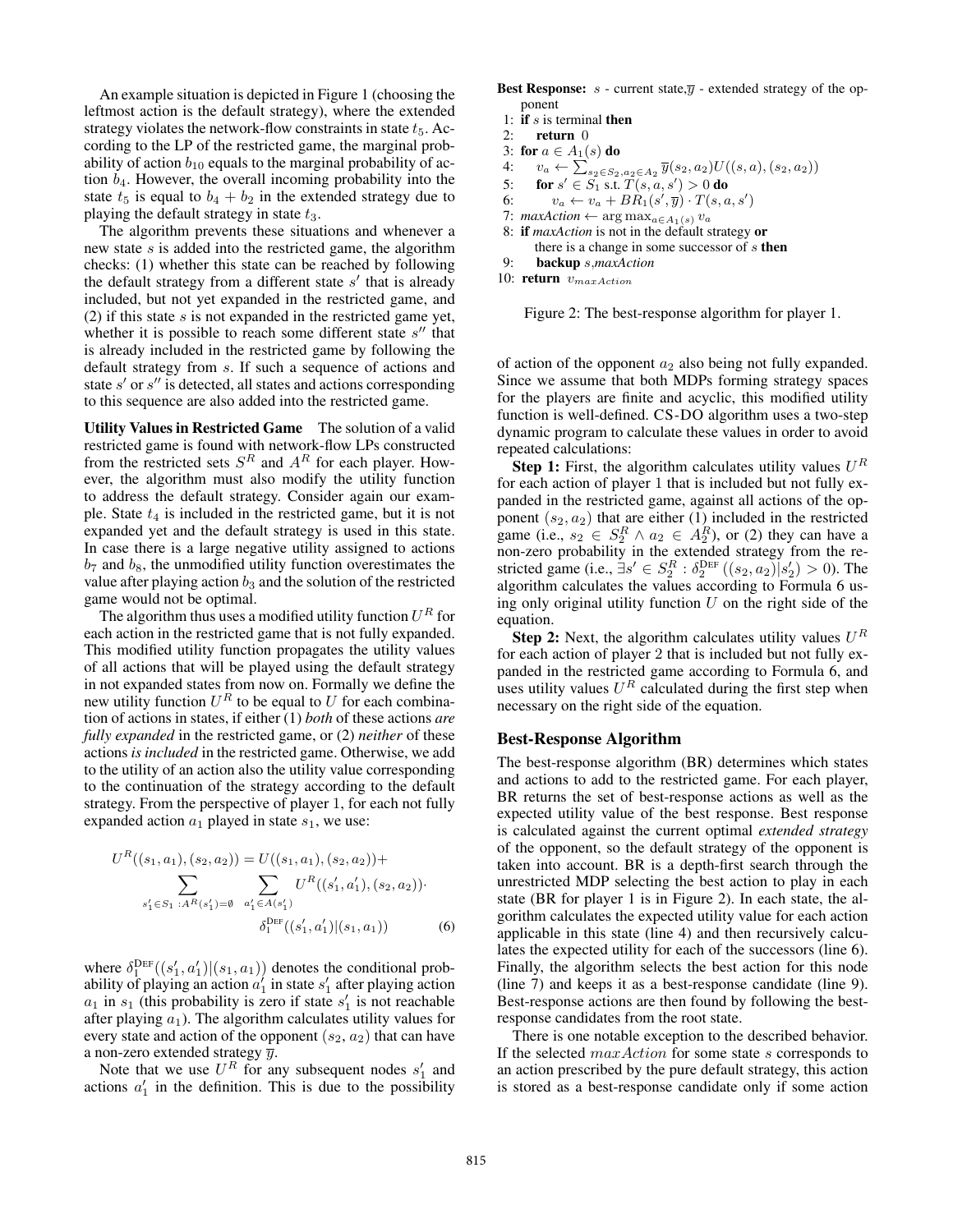$a'$  was selected in one of the successors of s and this action  $a'$  is not prescribed by the pure default strategy (line 8). This condition ensures that the algorithm adds the defaultstrategy actions into the restricted game only if necessary.

## Convergence Analysis

CS-DO algorithm converges to a Nash equilibrium of the complete game. The convergence follows from three steps: (1) note that a best-response algorithm returns a value that is strictly better for the player if and only if there exists an action not included in the restricted game that is a part of the best response; (2) if such an action does not exist for either of the players, the value of the best responses must be equal to the current value of the restricted game, as well as the value of the complete game  $V^*$ ; (3) the algorithm is finite because in each iteration either at least one action is added to the restricted game, or the algorithm terminates.

#### Experiments

We experimentally compare the performance of the CS-DO algorithm with the standard pure-strategy double-oracle algorithm (PS-DO), and the algorithm solving the full linear program using compact strategies (FULLLP). We use variants of search games inspired by existing games. The first game is inspired by the maritime security problem (*Transit Game*; (Vanek et al. 2012)), the second game is inspired by the border security (*Border Protection Game*; (Bosansky et al. 2013)). In both of these games, the evader tries to cross an area represented as a graph, while the defender tries to discover the evader. The evader receives a reward of 1 for reaching the goal undetected, while the defender receives a reward of 1 for encountering the evader. The games are played for a fixed number of time steps and differ in the proportional sizes of the strategy space for the players as well as the size of the support for typical solutions. They are both parameterizable, allowing us to evaluate performance across different conditions.

Neither of the algorithms use any domain-specific knowledge. Experiments were run using a single thread on a standard PC. Each of the algorithms was given a maximum of 7 GB of memory for a process, and we used IBM CPLEX 12.5 to solve the linear programs.

## Experiment Settings

Transit Game The game is played on a grid, undirected graph (see Figure 3, left subfigure). The evader tries to cross the graph from left to right (the selection of a node in the leftmost column is the first move) and receives a small penalty (0.02) for each step. The defender controls a single patrolling unit that starts in the base (the black node). The patrolling unit has limited resources and receives a large penalty if it does not return to the base by the end of the game. The movement of the units may fail with probability 0.1 (the unit stays in the same node). We vary the size of the graph by increasing the number of the rows in the graph (*width*), the number of the columns in the graph (*length*), and the number of steps for both players.



Figure 3: Examples of the graphs for the search games. The evader aims to cross from left to right.



Figure 4: Comparison of the computation times with increasing size of the scenario in Transit Game. *Length* of the graph is fixed to 2×*width*, the number of steps in the game are set to *length*+2 (left graph) and *length*+4 (right graph).

Border Protection Game The game is played on a directed graph (see Figure 3, right subfigure), where the evader aims to cross safely from a starting node (E) to a destination node (D), and the defender controls two patrolling units operating in the selected nodes of the graph (the shaded areas P1 and P2). Both patrolling units of the defender move simultaneously and may observe the signs of the recent passage in the visited nodes. Nature determines whether the signs appear in a visited node (the probability is 0.1).

## Results

The results are means from several runs (at least 10 for smaller instances, the error bars in figures visualize 95% confidence interval). In each run we used a different random ordering of actions in states of MDPs to eliminate the effect of some particular ordering that also determines the default strategy in CS-DO.

#### Transit Game

Results in the Transit Game demonstrate the benefits of our algorithm and show better scalability than both FULLLP and PS-DO. We scaled the size of the scenario for fixed ratio of the graph (*length*= 2×*width*) and fixed number of steps, where *steps*=*length*+2, or *steps*=*length*+4. The results (see Figure 4) show that CS-DO outperforms PS-DO by several orders of magnitude even for the smallest scenarios. This is caused by the exponential number of possible pure strategies and relatively large support in the complete game (the size of the support is typically  $10 - 25\%$  of all marginal actions for each player). These factors contribute to the large number of iterations and slow convergence of PS-DO.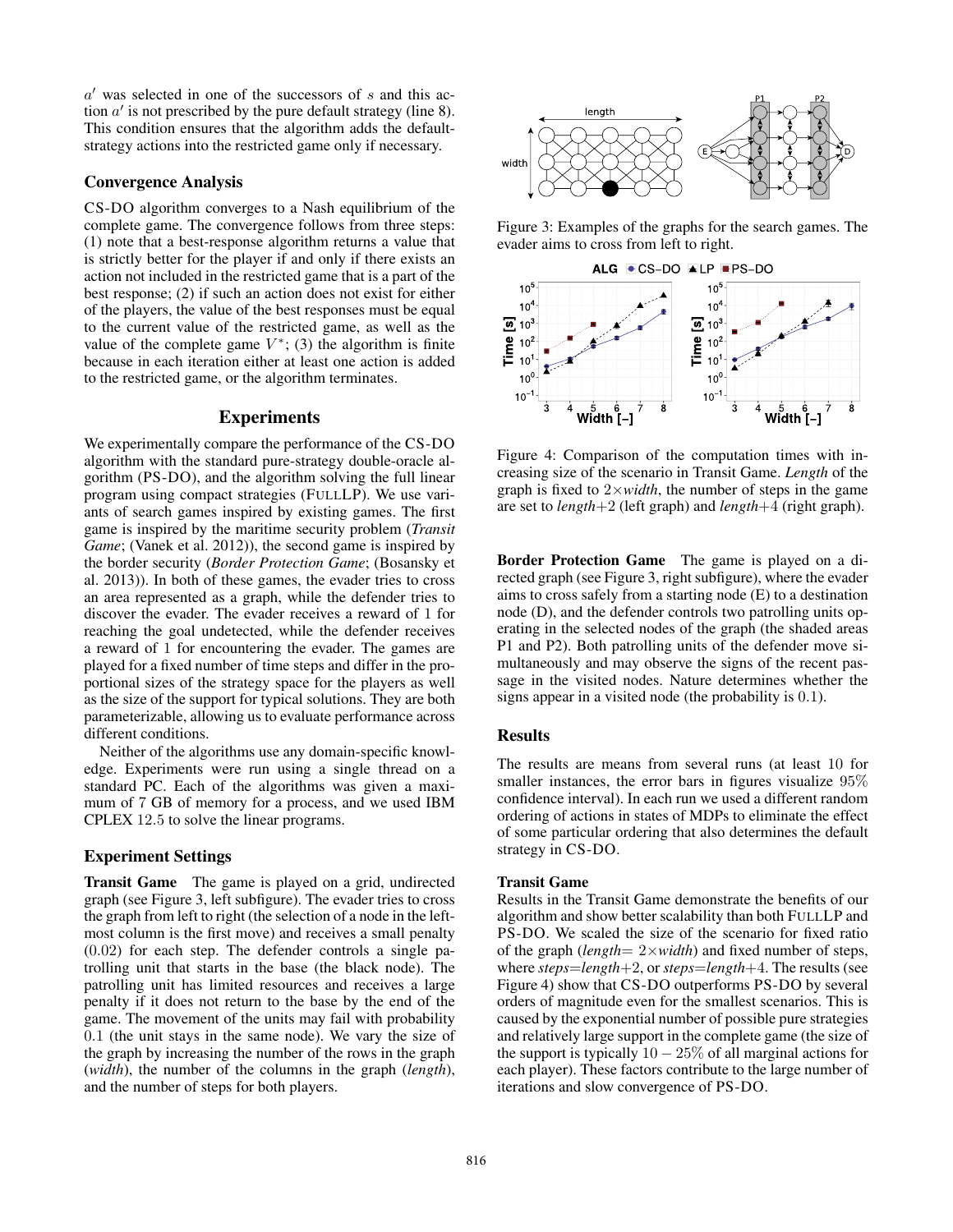CS-DO also outperforms FULLLP and the difference is increasing with the increasing size of the game. This is due to the fact that CS-DO is still able to create substantially smaller restricted games (only  $\approx 20\%$  of all marginal actions for each player are part of the restricted games). On the other hand, FULLLP outperforms PS-DO due to the compact strategy representation and the fact that the depicted graph sizes fit into memory (the largest game in this comparison has 10, 503 marginal actions for the evader and 13, 210 for the defender).

The following table shows the cumulative times the algorithms spent while solving LP, calculating best responses (BR), and constructing the restricted game (RG), in a scenario with width 5, length 10, and 12 steps:

| Algorithm     | <b>Iterations</b> | Total [s] | LP [s] | <b>BR</b> [s] | RG [s] |
|---------------|-------------------|-----------|--------|---------------|--------|
| <b>FULLLP</b> |                   | 100       | 90     |               |        |
| PS-DO         | 585               | 907       | 190    | 77            | 576    |
| $CS-DO$       | 146               | 53        | 18     |               |        |

Results show a large number of iterations of PS-DO causing the algorithm to be the slowest. The majority of the time is used to construct and solve the restricted game. Constructing the restricted game is more time consuming since computing the utility value for a pair of pure strategies is much more expensive than calculating utility for pair of marginal actions. CS-DO, on the other hand, converges rather quickly and the majority of time is used to calculate best-responses. This is because the size of LP for the restricted game is rather small (on average it adds 675 evader actions (25% of all marginal actions) and 793 defender actions (24%)).

Better scalability of CS-DO is apparent when we further increase the sizes of the graphs. While CS-DO successfully solves even large graphs (width set to  $10 - 11$ ) in less than 3 hours, FULLLP fails to construct such games due to the memory constraints (the game has 26, 610 marginal actions of the evader and 33, 850 actions of the defender). Moreover, FULLLP is often unable to solve the largest instances that fit into memory in 60 hours.

Border Protection Game This game is better suited for the standard double-oracle algorithm, since it has unequal sizes of the strategy space (the defender controls two units that move simultaneously and can observe signs in nodes, while evader observes only its own position), and extremely small support solutions ( $\approx 3\%$  of the marginal actions for each player). The left subfigure in Figure 5 shows the computation times. The results confirm that the performance of PS-DO dramatically improves. Both double-oracle algorithms perform comparably and they both significantly outperform FULLLP. The time breakdown for the game with 5 steps is shown in the following table:

| Algorithm     | Iterations | Total [s] | LP[s]  | BR [s] | RG [s] |
|---------------|------------|-----------|--------|--------|--------|
| <b>FULLLP</b> |            | 12.177    | 12.174 |        |        |
| PS-DO         |            | 9.5       | 0.05   | 8.13   | 0.52   |
| $CS-DO$       |            | 13        | 0.2    | 8.8    | 1.92   |

Both double-oracle algorithms are extremely efficient at finding all strategies needed for solving the game. CS-DO adds less than 7% of all marginal actions for the evader and



Figure 5: (Left) Comparison of computation times for Border Protection Game with graph from Figure 3 and increasing number of steps. (Right) Comparison of the relative performance of the DO algorithms depending on the size of the support.

less than 3% for the defender. The slightly worse performance of CS-DO is a result of additional overhead when expanding the restricted game, and the slightly larger number of iterations due to the more conservative expansion of the restricted game.

## Support Size Analysis

The previous results suggest that there is a correlation between the size of the support in the complete game and the performance of the DO algorithms. We analyze this factor in more detail by using the Transit Game to produce games with differing sizes of the support. We alter the utility values for the evader's reward from 1 to 20 and her penalty for a time step from 0.01 to 2. We ran the experiments on small graphs of width 4 and 5, where FULLLP performs well.

The right subfigure in Figure 5 shows the relative performance of the double-oracle algorithms with respect to FULLLP. The x-axis shows the size of the support for the solution relative to the complete game, calculated by multiplying the proportional support sizes for both players. The results show that there is a strong correlation between these two factors (correlation coefficients are 0.715 for CS-DO and 0.729 for PS-DO); the double-oracle algorithms typically perform worse with larger support. Moreover, the comparison shows that CS-DO is less sensitive to the changes in the size of the support (see the linear fit of data, note the logarithmic y-scale). These experimental results demonstrate that the size of the support can be a good indicator of the expected performance of the iterative approach in practice.

#### Conclusions

This paper presents a novel hybrid algorithm for solving normal-form games with sequential strategies that combines a compact representation with incremental strategy generation. Experimental results confirm that our novel algorithm outperforms existing approaches and scales to much larger scenarios. Moreover, this paper provides unique insights into the performance of double-oracle algorithms by comparing two substantially different methods of incremental strategy generation and correlating their relative performance to the size of the equilibrium support.